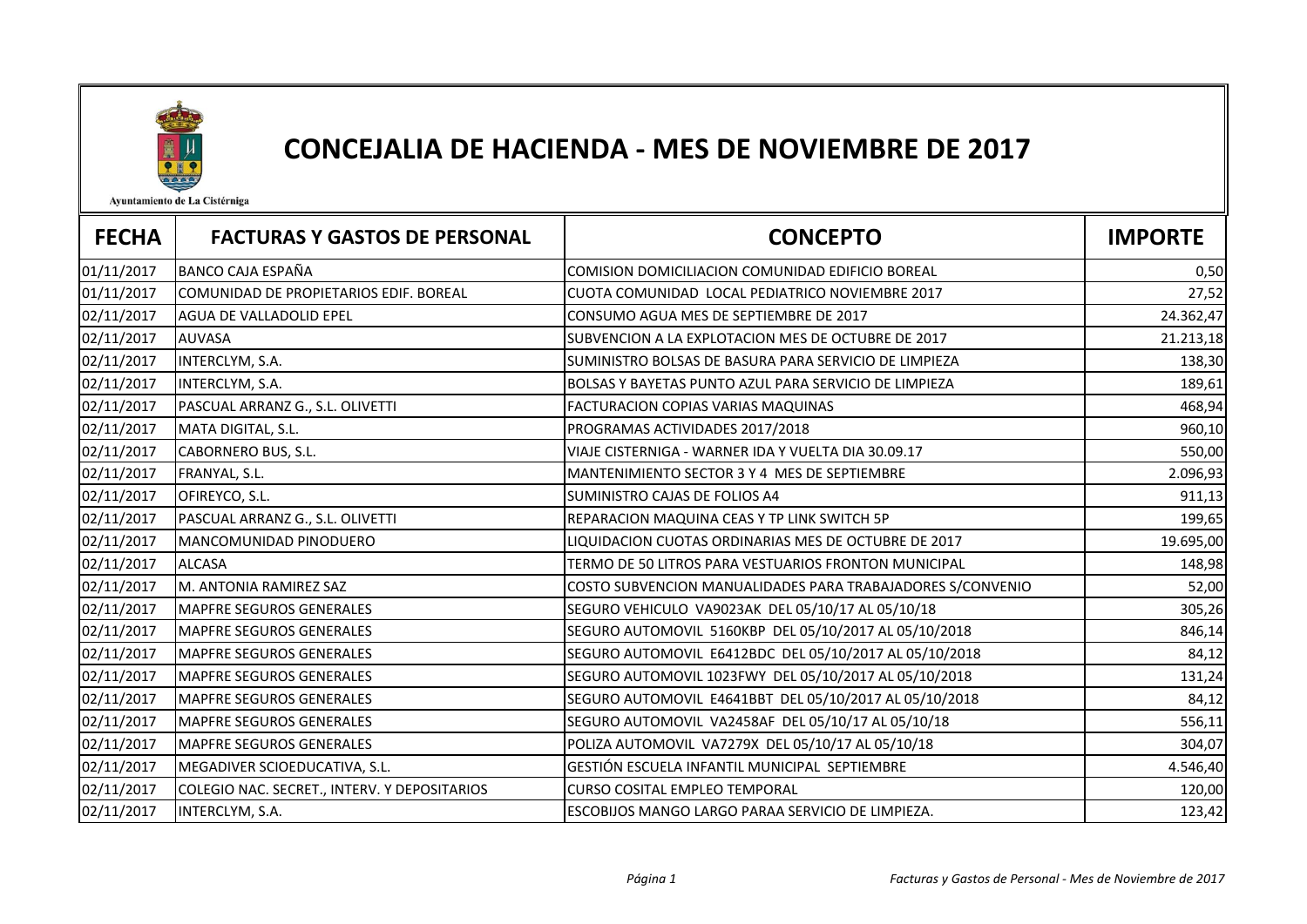| 02/11/2017 | INTERCLYM, S.A.                              | SUMINISTRO DE BOLSAS, GUANTES, LANA DE ACERO Y RECOGEDOR          | 1.064,62 |
|------------|----------------------------------------------|-------------------------------------------------------------------|----------|
| 02/11/2017 | TELEFONICA DE ESPAÑA, S.A.U                  | RENOVACIÓN ANUAL WIFI SOCIAL.                                     | 499,85   |
| 02/11/2017 | ARIDOS SANZ, S.L.                            | SUMINISTRO ZAHORRA NATURAL CON TRANSPORTE                         | 211,05   |
| 02/11/2017 | DISCOMTES VALLADOLID, S.L.                   | SUMINISTRO DE GASÓLEO A+ EN DEPÓSITO NAVE.                        | 980,10   |
| 02/11/2017 | <b>INTEMAN LABORATORIOS</b>                  | SUMINISTRO PARA TALLER-INTEMAN SA-A01018654                       | 189,12   |
| 02/11/2017 | CERAMICA ZARATAN S.A.                        | RECEPCION RESIDUOS LIMPIOS.                                       | 15,73    |
| 02/11/2017 | TRANSCON VALLADOLID, S.A.                    | GESTION DE RESIDUOS PUNTO LIMPIO-TRANSCON VALLADOLID A47          | 707,99   |
| 02/11/2017 | ARTES GRAFICAS ANGELMA, S.A.                 | 3100 REVISTAS.                                                    | 2.000,00 |
| 02/11/2017 | SUMINISTROS INDUSTRIALES VALLADOLID, S.L.    | SUMIN. PARA TALLER, PUNTO LIMPIO Y VEHICULO VIGILANTES            | 344,02   |
| 02/11/2017 | FLUME, S.L.                                  | JUNTAS, VALVULAS PARA DEPARTAMENTO DE FONTANERÍA                  | 791,04   |
| 02/11/2017 | INTERCLYM, S.A.                              | CAMBIO DE RUEDA EMPLAZAMIENTO-C. JOAQUÍN DÍAZ                     | 103,77   |
| 02/11/2017 | TECNOHIDRAULICA VALLADOLID, S.L.L.           | ALQUILER BOMBA CON MAGUERA PARA FUGA DEL POLIG. LA MORA.          | 30,25    |
| 02/11/2017 | QUIMICA INDUSTRIAL MEDITERRANEA S.L.U.       | CHROMO ZINK SH PARA TRATAMINETO DE SUPERFICIES METALICAS.         | 532,88   |
| 02/11/2017 | GRAN LAGUNA 2011, S.L                        | ADQUISICIÓN CALCULADORA PARA AREA DE INTERVENCION                 | 6,50     |
| 02/11/2017 | DTS DISTRIBUIDORA DE TV DIGITAL, S.A.        | SUSCRIPCION MOVISTAR+ MES DE NOVIEMBRE DE 2017                    | 290,40   |
| 03/11/2017 | CEPSA, S.A.                                  | DEVOLUCION FINAL RECIBOS IBI URBANA                               | 994,30   |
| 03/11/2017 | <b>BANCO BILBAO VIZCAYA</b>                  | DEVOLUCION INGRESO DUPLICADO LIQ. DE IAE COMPENSADA               | 529,05   |
| 03/11/2017 | REGULARIZACIÓN TASAS E IMPUESTOS             | DEVOLUCION IVTM POR BAJA DEFINITIVA Y OTRAS                       | 84,26    |
| 06/11/2017 | <b>C.D BASKET LA CISTERNIGA</b>              | 20% SUBVENCION TEMPORADA 2016/2017                                | 840,00   |
| 06/11/2017 | BENILDE APARICIO SAN JUAN                    | SUMINSITROS VARIOS PARA SERVICIOS MUNICIPALES.                    | 19,90    |
| 06/11/2017 | BENILDE APARICIO SAN JUAN                    | SUMINSITROS FERRETERIA VARIOS SERVICIOS MUNICIPALES.              | 77,51    |
| 06/11/2017 | PASCUAL ARRANZ G., S.L. OLIVETTI             | COMPRA SAI PHASAH 2000 PARA SERVIDOR AYTO.                        | 229,90   |
| 06/11/2017 | SOC. ESTATAL DE CORREOS Y TELEGRAFOS, S.A.   | SERVICIOS POSTALES DEL MES DE SEPTIEMBRE DE 2017.                 | 1.213,35 |
| 06/11/2017 | PASCUAL ARRANZ G., S.L. OLIVETTI             | REPARACIÓN FOTOCOPIADORA-IMPRESORA DE CEAS.                       | 83,49    |
| 06/11/2017 | CONSTRUCCIONES Y CONTRATAS, S.A.             | MANTENIMIENTO DE LA RED DE SANEAMIENTO MES DE SEPTIEMBRE.         | 420,55   |
| 06/11/2017 | MAPFRE SEGUROS GENERALES                     | PÓLIZA Nº 0001000058721-VEHÍCULO MATRÍCULA 8527BNB                | 485,85   |
| 06/11/2017 | MAPFRE SEGUROS GENERALES                     | POLIZA Nº 0000930001060-RECIBO-794598267-MATRICULA 9769HST.       | 326,62   |
| 06/11/2017 | MAPFRE SEGUROS GENERALES                     | POLIZA Nº 0001000057741-RECIBO:794584625-MATRICULA 3933CXH        | 717,94   |
| 06/11/2017 | <b>MAPFRE SEGUROS GENERALES</b>              | POLIZA Nº 0001000058419-RECIBO 794421773-MATRICULA-5676BDH        | 75,72    |
| 06/11/2017 | MAPFRE SEGUROS GENERALES                     | POLIZA Nº 0000930001028-RECIBO Nº 794439214   - MATRICULA-2288FPK | 334,06   |
| 06/11/2017 | MAPFRE SEGUROS GENERALES                     | POLIZA Nº 0001013076215-RECIBO 794368406-MATRICULA 8234FGV        | 300,86   |
| 06/11/2017 | <b>MAPFRE SEGUROS GENERALES</b>              | POLIZA Nº 0001000054300   - RECIBO 794443244-MATRICULA-3705FGX    | 626,62   |
| 06/11/2017 | COLEGIO NAC. SECRET., INTERV. Y DEPOSITARIOS | CURSO FORMACIÓN "CONTRATCIÓN TEMPORAL"                            | 120,00   |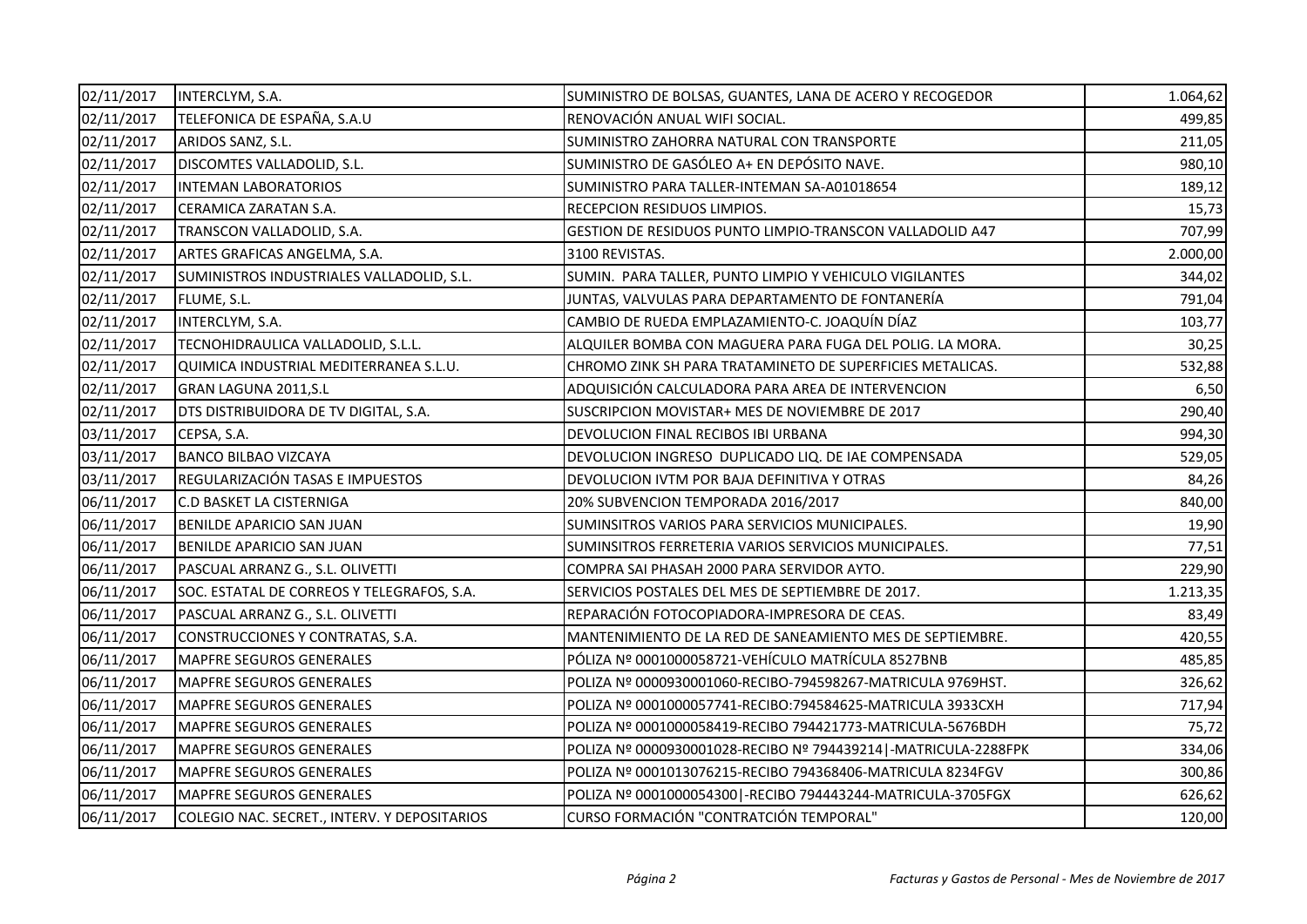| 06/11/2017 | <b>TRAZADOS VIALES S.L.</b>                   | SUMINISTROS DE ESPEJOS Y SOPORTES, PINTURAS Y RODILLO         | 740,28    |
|------------|-----------------------------------------------|---------------------------------------------------------------|-----------|
| 06/11/2017 | CRUZ ROJA ESPAÑ. ASAM.COMARCAL PINODUERO      | COBERTURA PREVENTIVA "V PATINADA DE LA F57                    | 135,23    |
| 06/11/2017 | GRUPO B2 SPORT EQUIPAMIENTOS DEPORTIVOS, S.A. | ASIENTOS POLIDEP. RESPALDO REFORZADO Y ARO BALONCESTO ESCOLAR | 653,30    |
| 06/11/2017 | NOMINAS E INDEMNIZACIONES CONCEJALES          | INDEMNIZACIÓN ASISTENCIA A PLENOS Y COMISIONES OCTUBRE 2017   | 1.446,48  |
| 07/11/2017 | MERKAL CALZADOS, S.L.U                        | ADQUISICION CALZADO PARA PERSONAL LIMPIEZA DE EDIFICIOS       | 259,90    |
| 08/11/2017 | DIPUTACION PROVINCIAL DE VALLADOLID           | PUBLICACIÓN SOLICITUD LICENCIA AMBIENTAL 3547/2017            | 16,80     |
| 08/11/2017 | <b>DIPUTACION PROVINCIAL DE VALLADOLID</b>    | INFORMACIÓN PÚBLICA EXPEDIENTE 3158/2016                      | 30,00     |
| 08/11/2017 | <b>GRUPO ITELEVESA, S.L</b>                   | INSPECCION TECNICA DEL VEHICULO VA9023AK                      | 48,49     |
| 09/11/2017 | DIPUTACION PROVINCIAL DE VALLADOLID           | COMPENSACION ECONOMICA POR INGRESOS EN EJECUTIVA              | 10.918,40 |
| 10/11/2017 | <b>BANCO CAJA ESPAÑA</b>                      | COMISION DOMIC. CUOTA COMUNIDAD LOCALES                       | 0,50      |
| 10/11/2017 | COMUN. PROPIETARIOS PL. LA CRUZ, 1-9          | CUOTA LOCALES PL. LA CRUZ NOVIEMBRE DE 2017                   | 80,00     |
| 13/11/2017 | <b>BANCO BILBAO VIZCAYA</b>                   | AMORTIZACION E INTERESES PRESTAMO Nº 9546372425               | 14.640,37 |
| 13/11/2017 | <b>BANCO BILBAO VIZCAYA</b>                   | AMORTIZACION E INTERESES PRESTAMO Nº 9550283913               | 9.798,51  |
| 13/11/2017 | DISTRIBUCIONES FROIZ, S.A.                    | SUMINISTRO PRODUCTOS PARA SERVICIO DE LIMPIEZA                | 235,80    |
| 13/11/2017 | <b>GRUPO ITELEVESA, S.L</b>                   | <b>ITV 3705FGX</b>                                            | 48,59     |
| 13/11/2017 | NOMINAS LABORALES                             | EMBARGO NOMINA EMPLEADO/A SEPTIEMBRE Y OCTUBRE                | 313,75    |
| 13/11/2017 | BENEFICIARIO/A BONOBUS                        | 12 RECARGAS BONOBUS NOVIEMBRE 2017                            | 90,00     |
| 14/11/2017 | REGULARIZACIÓN TASAS E IMPUESTOS              | DEVOLUCION TASA RECOGIDA BASURAS, RECIBO 1632000752           | 61,89     |
| 14/11/2017 | REGULARIZACIÓN TASAS E IMPUESTOS              | INTERESES DEMORA DEVOLUCION RECIBO 1632000752                 | 0,40      |
| 15/11/2017 | <b>BANCO CAJA ESPAÑA</b>                      | <b>COMISION PRESENTACION PROCESO</b>                          | 0,54      |
| 15/11/2017 | AYUNTAMIENTO DE POZUELO DE CALATRAVA          | DEVOLUCION MULTAS POR INFRACCION TRAFICO (ERRONEAS)           | 6.300,00  |
| 16/11/2017 | MANCOMUNIDAD PINODUERO                        | CUOTA EXTRAORD. SERVICIOS DE LIMPIEZA FIESTAS PATRONALES      | 2.658,70  |
| 16/11/2017 | BANCO CAJA ESPAÑA                             | AMORTIZACION E INTERESES PRESTAMO NUMERO 21084364             | 7.031,77  |
| 16/11/2017 | CLUB DEPORTIVO RITMICA LA CISTERNIGA          | PAGO 20% CORRESPONDIENTE A LA SUBVENCION 2016/2017            | 770,00    |
| 16/11/2017 | CLUB DEPORTIVO CICLISTA LA CISTERNIGA         | PAGO 20% SUBVENCION 2016/2017 CLUB CICLISTA                   | 840,00    |
| 20/11/2017 | CONSTRUCCIONES TORIBIO Y RENEDO, S.A.         | ADECUACIÓN TRAMO URBANO DE RED DE SANEAMIENTO                 | 38.767,13 |
| 20/11/2017 | ARAG S.E                                      | PRIMA SEGURO POLIZA 108888358.- RECIBO 197566071              | 676,76    |
| 20/11/2017 | APAREJO OFICINA TECNICA, S.L.U.               | COORDIN. DE SEGURIDAD Y SALUD OBRAS RED DE SANEAMIENTO        | 350,90    |
| 20/11/2017 | GAS NATURAL SERVICIOS SDG, S.A.               | SUMINISTRO GAS AYTO. DEL 18.08 AL 19.09-2017                  | 106,30    |
| 20/11/2017 | GAS NATURAL S.U.R. SDG, S.A.                  | GAS NATURAL VESTUARIOS CAMPO FUTBITO DEL 18/08 AL 19/09-2017  | 132,72    |
| 20/11/2017 | TECNICAS DE AHORRO ENERGETICO, S.L.           | REPUESTOS MANTENIMIENTO CALEFACCION VARIOS EDIFICIOS          | 430,93    |
| 20/11/2017 | COMERCIAL DE FUNDICION VALLISOLETANA          | SUMINISTROS TRABAJOS REPARACION FUGAS, ALUMBRADO, ETC.        | 2.960,94  |
| 20/11/2017 | CONSULTING DE INGENIERIA CIVIL, S.L.          | DIRECCION DE OBRA DE RED DE SAENAMEINTO DEL CMNO.HERRERA      | 968,00    |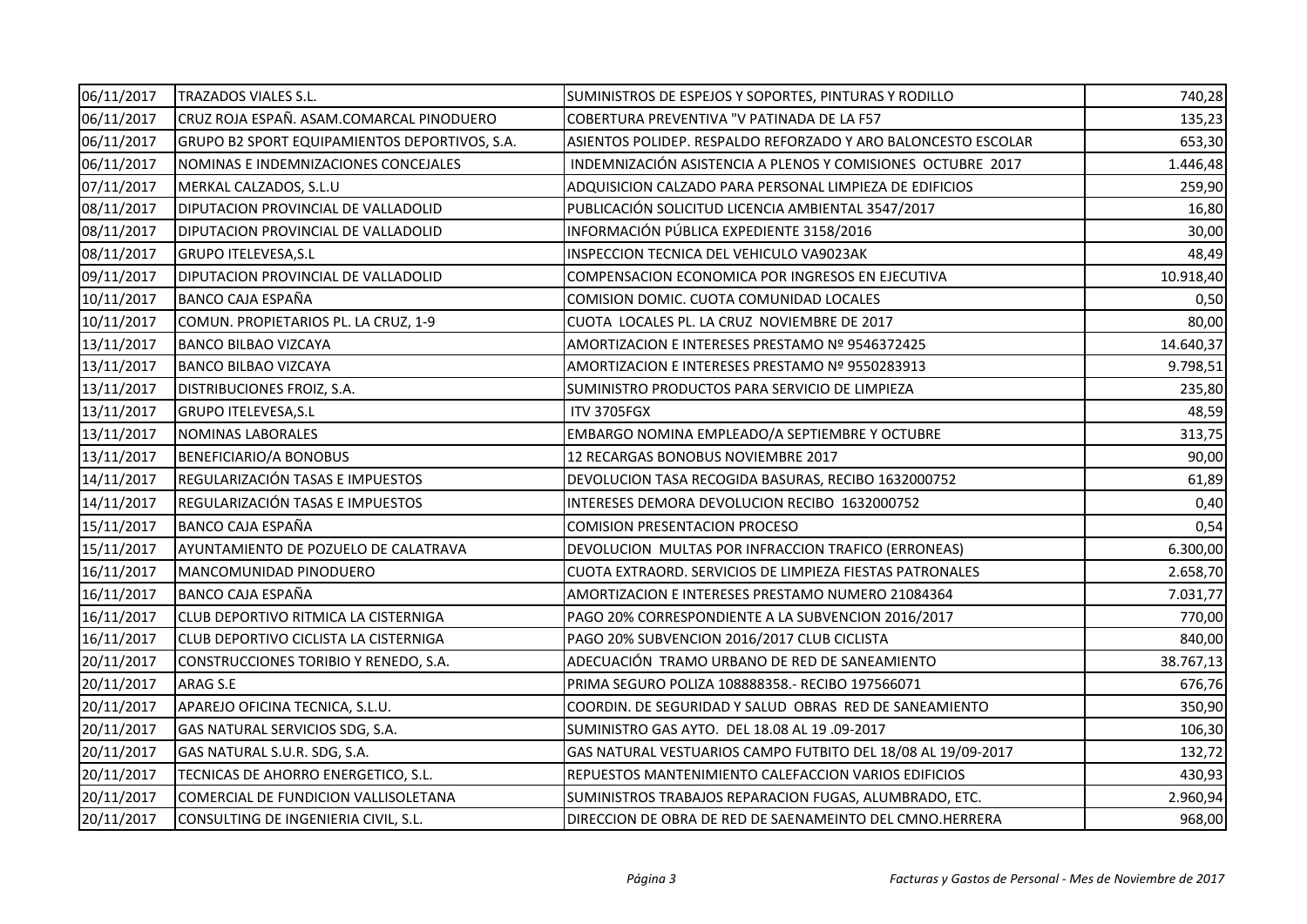| 20/11/2017 | GAS NATURAL SERVICIOS SDG, S.A.       | GAS NATURAL 18/08/2017 - 19/09/2017 FRONTON                   | 106,30    |
|------------|---------------------------------------|---------------------------------------------------------------|-----------|
| 20/11/2017 | GAS NATURAL SERVICIOS SDG, S.A.       | GAS NATURAL 18/08/2017 - 19/09/2017CASA DE CULTURA            | 106,30    |
| 20/11/2017 | GAS NATURAL SERVICIOS SDG, S.A.       | ONSUMO GAS 18/08/2017 - 19/09/2017 CENTRO DE SALUD            | 134,04    |
| 20/11/2017 | GAS NATURAL SERVICIOS SDG, S.A.       | GAS NATURAL DE 22/07 AL 22/08/2017 COLEGIO JOAQUIN            | 103,07    |
| 20/11/2017 | EGES-BPM, S.L.                        | GESTION DE SANCIONES DE TRÁFICO MES DE SEPTIEMBRE DE 2017.    | 2.524,06  |
| 20/11/2017 | <b>EMILIA GARCIA CARRERA</b>          | TUBO ESPUUMA POLIURETANO                                      | 5,55      |
| 20/11/2017 | ALKI-OLID, S.L.                       | REPARACIÓN DE MÁQUINA MOTOSIERRA HUSQVARNA 272 XP.            | 29,98     |
| 20/11/2017 | HIJO DE CIRIACO SANCHEZ, S.A.         | TUBO CUADRADO 20x20x1,5 mm                                    | 51,18     |
| 20/11/2017 | COMERCIAL DE FUNDICION VALLISOLETANA  | LLAVE BOLA Y TAPON ROSCA MACHO RED DE SANEAMIENTO C/ TOMILLO. | 82,85     |
| 20/11/2017 | CONSTRUCCIONES Y CONTRATAS, S.A.      | MANTEN. RED DE SANEAMIENTO MES OCTUBRE 2017                   | 420,55    |
| 20/11/2017 | HERRERO NUÑEZ Y MOTOR, S.L.U          | REPARACIÓN VEHÍCULO VA2458AF                                  | 1.266,77  |
| 20/11/2017 | <b>SCHINDLER</b>                      | MANTENIMIENTO BAR JUBILADOS MES DE OCTUBRE                    | 72,65     |
| 20/11/2017 | <b>SCHINDLER</b>                      | CASA DE CULTURA MANTENIMIENTO ASCENSOR OCTUBRE                | 236,85    |
| 20/11/2017 | TECNICAS DE AHORRO ENERGETICO, S.L.   | MANTENIMIENTO PREVENTIVO Y CORRECTIVO CALEFACCIONES           | 726,00    |
| 20/11/2017 | CAIXABANK, S.A.                       | COMISIONES IVA.                                               | 0,85      |
| 20/11/2017 | GARCIA CARRERA FELIX(PELICANO)        | SUMINSTROS VARIOS.                                            | 795,05    |
| 20/11/2017 | <b>GRUPO ITELEVESA, S.L</b>           | <b>ITV 8527BNB</b>                                            | 48,59     |
| 21/11/2017 | <b>C.D BASKET LA CISTERNIGA</b>       | 80% SUBVENCION AL CLUB D. BASKET POR LA SUBVENCION 2017/2018  | 3.360,00  |
| 21/11/2017 | TELEFONICA DE ESPAÑA, S,A,            | TELEFONÍA FIJA CONCERTADA EMPRESAS                            | 1.658,78  |
| 21/11/2017 | TELEFONICA DE ESPAÑA, S,A,            | TELEFONIA FIJA CONCERTADA VARIABLE EMPRESAS                   | 147,74    |
| 21/11/2017 | CAIXABANK, S.A.                       | <b>COMISIONES IVA</b>                                         | 2,42      |
| 22/11/2017 | JUDO CLUB FINISTERRE LA CISTERNIGA    | 20% SUBVENCION TEMPORADA 2016-20017                           | 600,00    |
| 22/11/2017 | <b>BANCO CAJA ESPAÑA</b>              | AMORTIZACION PRESTAMO NUMERO 21084364                         | 1.377,57  |
| 22/11/2017 | ANTICIPOS NOMINAS EMPLEADOS/AS        | ANTICIPO DE NOMINA A DESCONTAR EN EL MES DE DICIEMBRE         | 2.000,00  |
| 24/11/2017 | REGULARIZACIÓN NÓMINAS                | NOMINA DEL MES DE NOVIEMBRE PAGADA DE MAS                     | 61,21     |
| 24/11/2017 | REGULARIZACIÓN NÓMINAS                | NOMINA DEL MES DE NOVIEMBRE PAGADA DE MAS                     | 93,56     |
| 24/11/2017 | NOMINAS FUNCIONARIOS                  | NOMINAS FUNCIONARIOS MES DE NOVIEMBRE                         | 23.897,36 |
| 24/11/2017 | <b>NOMINAS LABORALES</b>              | NOMINAS LABORALES MES DE NOVIEMBRE                            | 82.015,24 |
| 24/11/2017 | NOMINAS CONCEJALES Y ALCALDE          | NOMINAS NOVIEMBRE EQUIPO DE GOBIERNO                          | 3.987,21  |
| 28/11/2017 | <b>BANCO CAJA ESPAÑA</b>              | <b>COMISION PAGO RECIBOS CUOTAS SINDICALES</b>                | 2,50      |
| 28/11/2017 | SECCION SINDICAL SEPPME DE VALLADOLID | CUOTAS SINDICALES VIGILANTES MUNICIPALES NOVIEMBRE            | 42,00     |
| 30/11/2017 | APAREJO OFICINA TECNICA, S.L.U.       | COORD. DE SEG. Y SALUD EJECUCIÓN OBRAS RENOVACIÓN DE REDES    | 229,90    |
| 30/11/2017 | BANCO CAJA ESPAÑA                     | <b>COMISION PRESENTACION PROCESO</b>                          | 8,71      |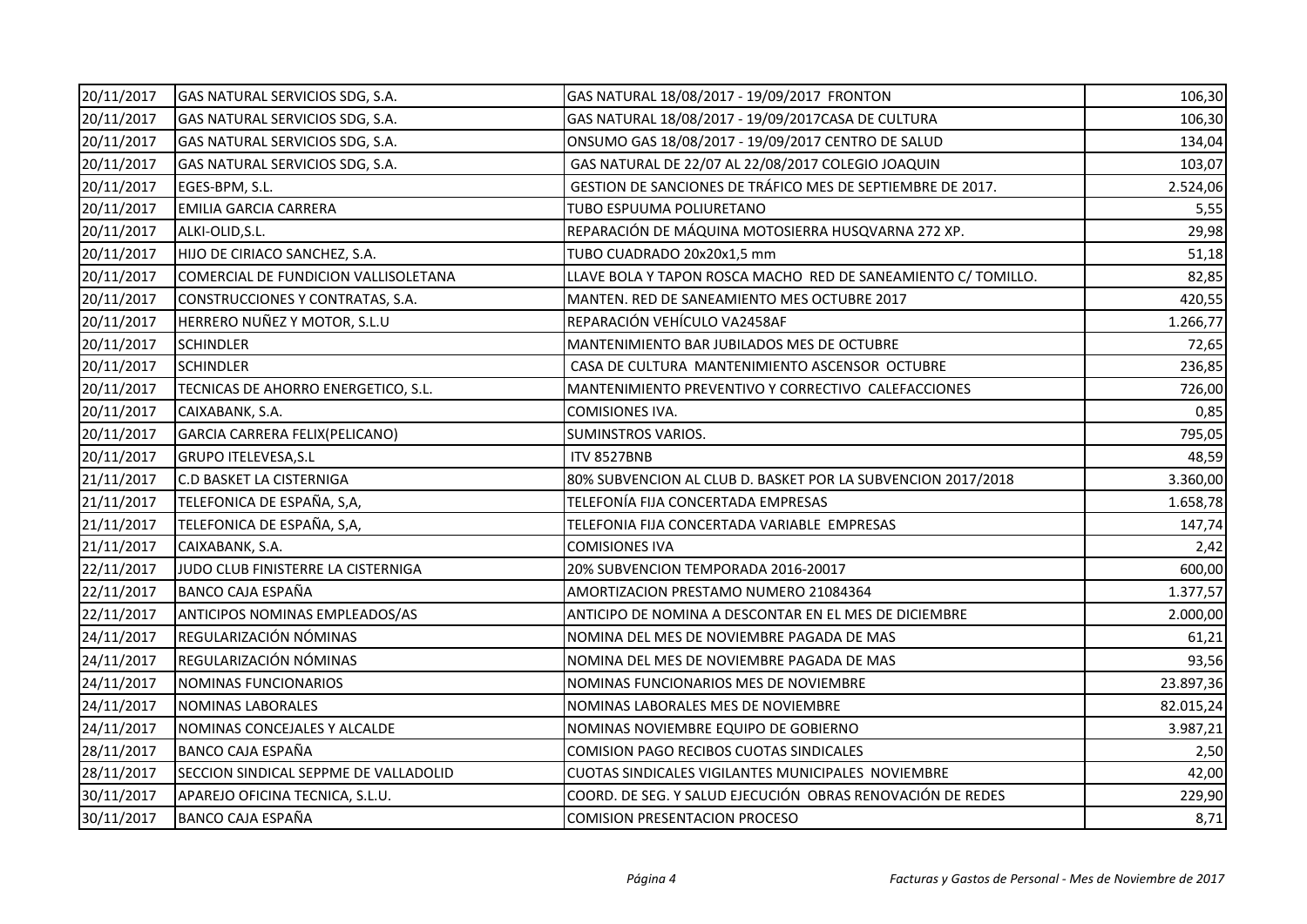| 30/11/2017 | BANCO CAJA ESPAÑA                         | <b>COMISION PRESENTACION PROCESO</b>                         | 20,69     |
|------------|-------------------------------------------|--------------------------------------------------------------|-----------|
| 30/11/2017 | <b>BANCO CAJA ESPAÑA</b>                  | COMISIONES COBRO TARJETAS MES DE NOVIEMBRE DE 2017           | 87,74     |
| 30/11/2017 | AUTO-REPUESTOS BARAJAS, S.L.              | SUMINISTROS VARIOS PARA VEHICULOS.                           | 145,61    |
| 30/11/2017 | JOSE RAMON JIMENEZ SAEZ                   | EMPANADAS PARA ACTO CON BANDA MUNICIPAL DE MUSICA            | 74,80     |
| 30/11/2017 | CIN PINTURAS Y BARNICES ESPAÑA S.L.U.     | SUMINISTRO PALETINA E IMPRIMEX PARA TALLER DE HIERRO         | 22,20     |
| 30/11/2017 | <b>BEATRIZ GARCIA CHARLEZ</b>             | CURSO BASICO INFORMATICA OCTUBRE DE 2017                     | 600,00    |
| 30/11/2017 | MASS SECURITY SOLUTIONS, S.L.             | GRABADOR Y DISCO DURO CASA CULTURA                           | 632,30    |
| 30/11/2017 | <b>MESA FLORIAN YERAL</b>                 | COSTO SUBVENCION CLASES ZUMBA PARA TRABAJADORES S/CONVENIO   | 25,91     |
| 30/11/2017 | ROALSANZ, S.L.L.                          | TRABAJOS MAQUINA PARA REPARACION FUGA EN POLIGONO LA MORA    | 378,73    |
| 30/11/2017 | ALBERTO ALONSO ZUMEL                      | ENSAYOS, CONCIERTOS Y CLASES BANDA MUNICIPAL MUSICA          | 7.250,00  |
| 30/11/2017 | SUMINISTROS INDUSTRIALES VALLADOLID, S.L. | SUMINISTROS VARIOS PARA TALLER                               | 80,39     |
| 30/11/2017 | HERRERO NUÑEZ Y MOTOR, S.L.U              | REPARACION MOTOR DE ARRANQUE VEHICULO 8527BNB                | 291,31    |
| 30/11/2017 | <b>CARLOS VELASCO GARCIA</b>              | RUEDA DE HOMBRES DISEÑO CARTEL Y DIPTICO, PEANA Y PORTES     | 87,36     |
| 30/11/2017 | MARIA BEL GALACHE ANTOLIN                 | SUMINISTRO VESTUARIO PARA OPERARIA DE SERVICIOS MULTIPLES    | 236,31    |
| 30/11/2017 | AGUA DE VALLADOLID EPEL                   | CONSUMO AGUA MES DE OCTUBRE DE 2017                          | 27.811,58 |
| 30/11/2017 | SOCIEDAD EST.L DE CORREOS Y TELEGRAFOS    | FACTURACION SERVICIO DE CORREOS MES DE OCTUBRE DE 2017       | 2.097,38  |
| 30/11/2017 | FRANYAL, S.L.                             | MANTENIMIENTO SECTOR 3 Y 4 CORRESPONDIENTE AL MES DE OCTUBRE | 2.096,93  |
| 30/11/2017 | <b>GENERAL DRIVER MOTOR, S.L.</b>         | EQUIPO DE SUSTITUCION TELEMECANIQUE                          | 723,58    |
| 30/11/2017 | MARIA DEL CARMEN REY VIEIRA               | COSTO SUBVENCION CLASES VAINICA PARA TRABAJADORES S/CONVENIO | 87,60     |
| 30/11/2017 | PASCUAL ARRANZ G., S.L. OLIVETTI          | FACTURACION COPIAS VARIAS MAQUINAS                           | 262,88    |
| 30/11/2017 | BETON CATALANA, S.A.                      | SUMINISTRO HORMIGON PARA OBRA EN CALLE LOS ALAMOS            | 187,55    |
| 30/11/2017 | INTERCLYM, S.A.                           | SUMINISTRO PRODUCTOS PARA SERVICIO DE LIMPIEZA               | 1.046,25  |
| 30/11/2017 | PASCUAL ARRANZ G., S.L. OLIVETTI          | REPARACION PROBLEMA HOSTING EN CASA CONSISTORIAL             | 83,49     |
| 30/11/2017 | UTE PLANTA DE TRATAMIENTO DE VALLADOLID   | IMPUESTO SOBRE LA ELIMINACION DE RESIDUOS EN VERTEDERO       | 12,78     |
| 30/11/2017 | CODIFICADOS MR QUEEN C.B.                 | CODIFICADOS DE BOLSILLO (TAMAÑO A6) / GASTOS DE ENVIO        | 160,00    |
| 30/11/2017 | <b>SUSANA CRESPO PALOMO</b>               | COSTO SUBVENCION CLASES PINTURA PARA TRABAJADORES S/CONVENIO | 86,90     |
| 30/11/2017 | <b>MAPFRE SEGUROS GENERALES</b>           | POLIZA RESPONSABLIDAD CIVIL PROFESIONAL 0971770014694        | 2.197,30  |
| 30/11/2017 | RICARDO ALONSO MUÑOZ                      | SUMINISTRO CEMENTO, LADRILLO Y TABLEROS PARA CEMENTERIO      | 69,58     |
| 30/11/2017 | <b>IBERDROLA CLIENTES S.A.U.</b>          | ENERGIA ELECTRICA VARIOS SUMINISTROS MES OCTUBRE             | 9.977,44  |
| 30/11/2017 | DISCOMTES VALLADOLID, S.L.                | SUMINISTRO GASOLEO A AUTOMOCION                              | 1.004,30  |
| 30/11/2017 | <b>BELEN RIVAS MERINO</b>                 | INCINERACION COLECTIVA Y PORTES RECOGIDA                     | 81,40     |
| 30/11/2017 | ROSARIO SAN JOSE FERNANDEZ                | SUMINISTRO MATERIAL DE OFICINA CASA CONSISTORIAL             | 233,30    |
| 30/11/2017 | ALKI-OLID, S.L.                           | ACEITE MOTOR HP SUPER 5 L., ACEITE CADENA, GUANTES T-10      | 106,40    |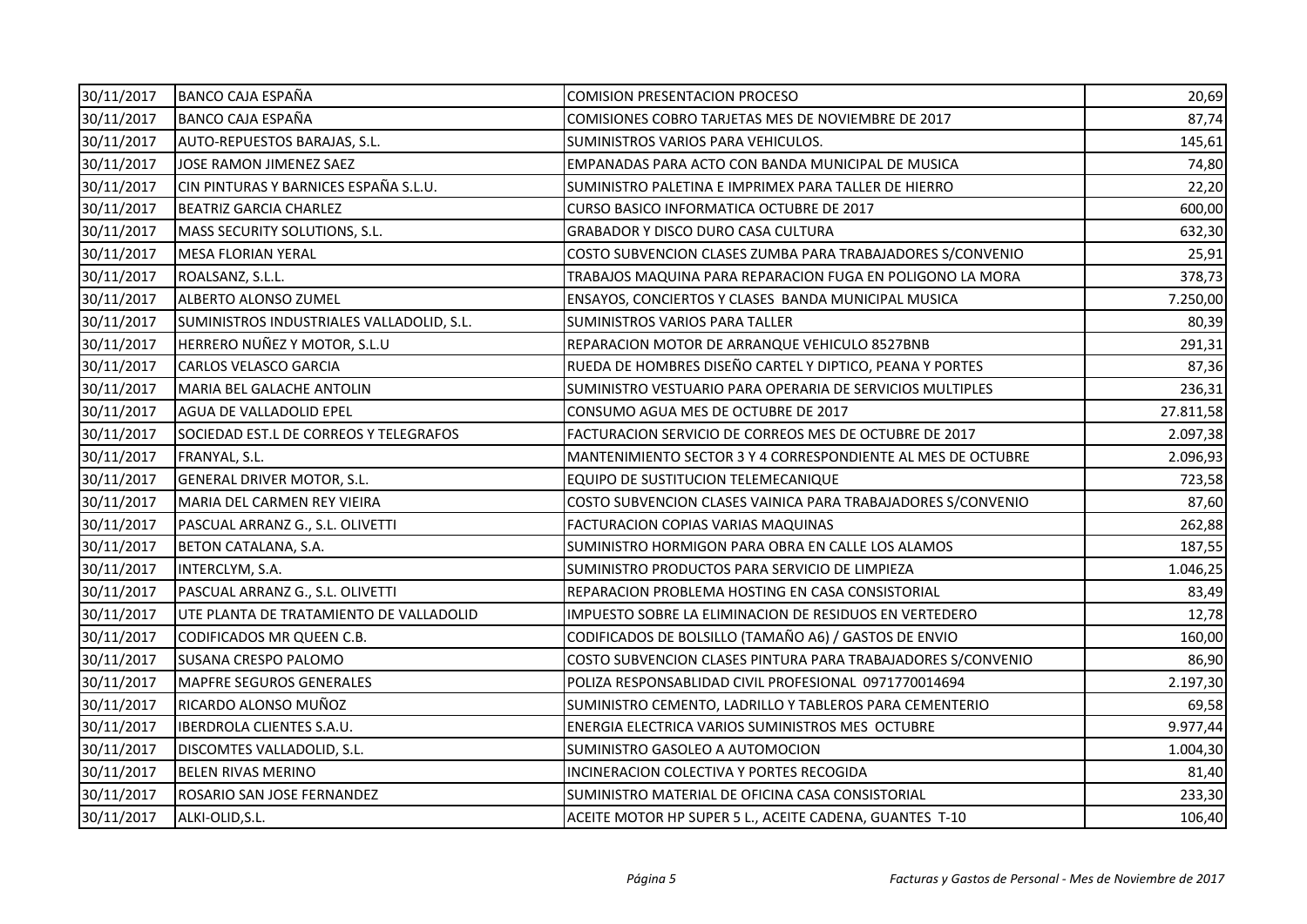| 30/11/2017 | CADIELSA, S.L.                               | SUMINISTROS MANTENIM. ALUMBRADO PCO. Y EN EDIFICIOS        | 356,49    |
|------------|----------------------------------------------|------------------------------------------------------------|-----------|
| 30/11/2017 | CIN PINTURAS Y BARNICES ESPAÑA S.L.U.        | SUMINISTRO PRODUCTOS PARA TRABAJOS DE PINTURA              | 107,04    |
| 30/11/2017 | COLEGIO NAC. SECRET., INTERV. Y DEPOSITARIOS | ASISTENCIA AL TALLER LA NUEVA LEY DE CONTRATOS             | 120,00    |
| 30/11/2017 | ZARDOYA OTIS, S.A.                           | MANTENIMIENTO ASCENSOR CASA CONSISTORIAL                   | 544,97    |
| 30/11/2017 | GESTECOPY, S.L.                              | SUMINISTRO FOTOCOPIADORA CASA DE CULTURA                   | 4.210,80  |
| 30/11/2017 | CERAMICA ZARATAN S.A.                        | RECEPCION RESIDUOS BIODEGRADABLES LIMPIOS OCTUBRE          | 137,50    |
| 30/11/2017 | CERAMICA ZARATAN S.A.                        | RECEPCION RESIDUOS BIODEGRADABLES LIMPIOS NOVIEMBRE        | 108,90    |
| 30/11/2017 | MANCOMUNIDAD PINODUERO                       | CUOTA NOVIEMBRE RECOGIDA DE BASURAS.                       | 19.695,00 |
| 30/11/2017 | CONSULTING DE INGENIERIA CIVIL, S.L.         | REDACCION PROYECTO TRAMO URBANO RED DE SANEAMIENTO         | 1.452,00  |
| 30/11/2017 | <b>ESPECTACULOS DUERO S.L.</b>               | SERVICIOS COMO TECNICO DE SONICDO EL 07/10/2017.           | 137,94    |
| 30/11/2017 | CIN PINTURAS Y BARNICES ESPAÑA S.L.U.        | MATERIALES PINTADO SEÑALIZACION HORIZONTAL Y VALLA         | 443,74    |
| 30/11/2017 | CIN PINTURAS Y BARNICES ESPAÑA S.L.U.        | SUMINISTROS SEÑALIZACION HORIZONTAL                        | 31,40     |
| 30/11/2017 | <b>MESA FLORIAN YERAL</b>                    | COSTO SUBVENCION CLASES BAILE PARA TRABAJADORES S/CONVENIO | 89,50     |
| 30/11/2017 | <b>MESA FLORIAN YERAL</b>                    | COSTO SUBVENCION CLASES ZUMBA PARA TRABAJADORES S/CONVENIO | 25,91     |
| 30/11/2017 | CEPSA CARD, S.A.                             | CARBURANTE MAQUINARIA Y PARQUE MOVIL.                      | 313,86    |
| 30/11/2017 | BENILDE APARICIO SAN JUAN                    | SUMINSITROS VARIOS FERRETERIA.                             | 47,20     |
| 30/11/2017 | AUVASA                                       | SUBVENCIÓN EXPLOTACIÓN NOBIEMBRE 2017.                     | 21.213,18 |
| 30/11/2017 | INTERCLYM, S.A.                              | SUMINISTROS PRODUCTOS DE LIMPIEZA Y ASEO.                  | 245,15    |
| 30/11/2017 | INTERCLYM, S.A.                              | SUMINISTROS PRODUCTOS ASEO Y LIMPIEZA.                     | 944,30    |
| 30/11/2017 | SOCIEDAD GENERAL DE AUTORES                  | 11 ACTOS HASTA 16/07/2017.                                 | 2.914,83  |
| 30/11/2017 | UTE PLANTA DE TRATAMIENTO DE VALLADOLID      | RECOGIDA SELECTIVA DE RESIDUOS                             | 75,20     |
| 30/11/2017 | TRANSCON VALLADOLID, S.A.                    | RECOGIDA DE RESIDUOS                                       | 1.348,69  |
| 30/11/2017 | AGEDI-AIE OFICINA-ARTISTAS Y PRODUCTORES UTE | DERECHOS DE ARTISTAS Y PRODUCTORES.                        | 140,01    |
| 30/11/2017 | TRAZADOS VIALES S.L.                         | SEÑALIZACIÓN VERTICAL                                      | 377,10    |
| 30/11/2017 | MEGADIVER SOCIOEDUCATIVA, S.L.               | GESTIÓN DE LA ESCUELA INFANTIL MUNICIPALOCTUBRE 2017       | 4.577,60  |
| 30/11/2017 | HIJO DE CIRIACO SANCHEZ, S.A.                | SUMINISTRO DE CHAPA GALVANIZADA Y GESTION DE RESIDUOS      | 55,81     |
| 30/11/2017 | <b>BLAPE RENTA, S.L.</b>                     | ALQULER MAQUINARIA PARA COMPACTADO DE TERRENO              | 60,50     |
| 30/11/2017 | TELEFONICA MOVILES ESPAÑA, S.A.              | IPHONE 8 PLUS 64GB SPACE GREY                              | 885,72    |
| 30/11/2017 | EXCLUSIVAS MAOR, S.L.                        | LLAVES PARA TALLER METALICO.                               | 21,20     |
| 30/11/2017 | COLEGIO NAC. SECRET., INTERV. Y DEPOSITARIOS | TALLER "LA NUEVA LEY DE CTOS. DEL SECTOR PCO.".            | 60,00     |
| 30/11/2017 | CADIELSA, S.L.                               | SUMINISTROS VARIOS ALUMBRADO PUBLICO Y COLEGIOS            | 753,79    |
| 30/11/2017 | <b>ISABEL GONZALEZ MARTOS</b>                | PRENSA Y REVISTAS PARA EDIFICIOS PUBLICOS.                 | 2.224,56  |
| 30/11/2017 | TESORERIA GENERAL DE LA SEGURIDAD SOCIAL     | SEGUROS SOCIALES MES DE OCTUBRE                            | 50.474,85 |